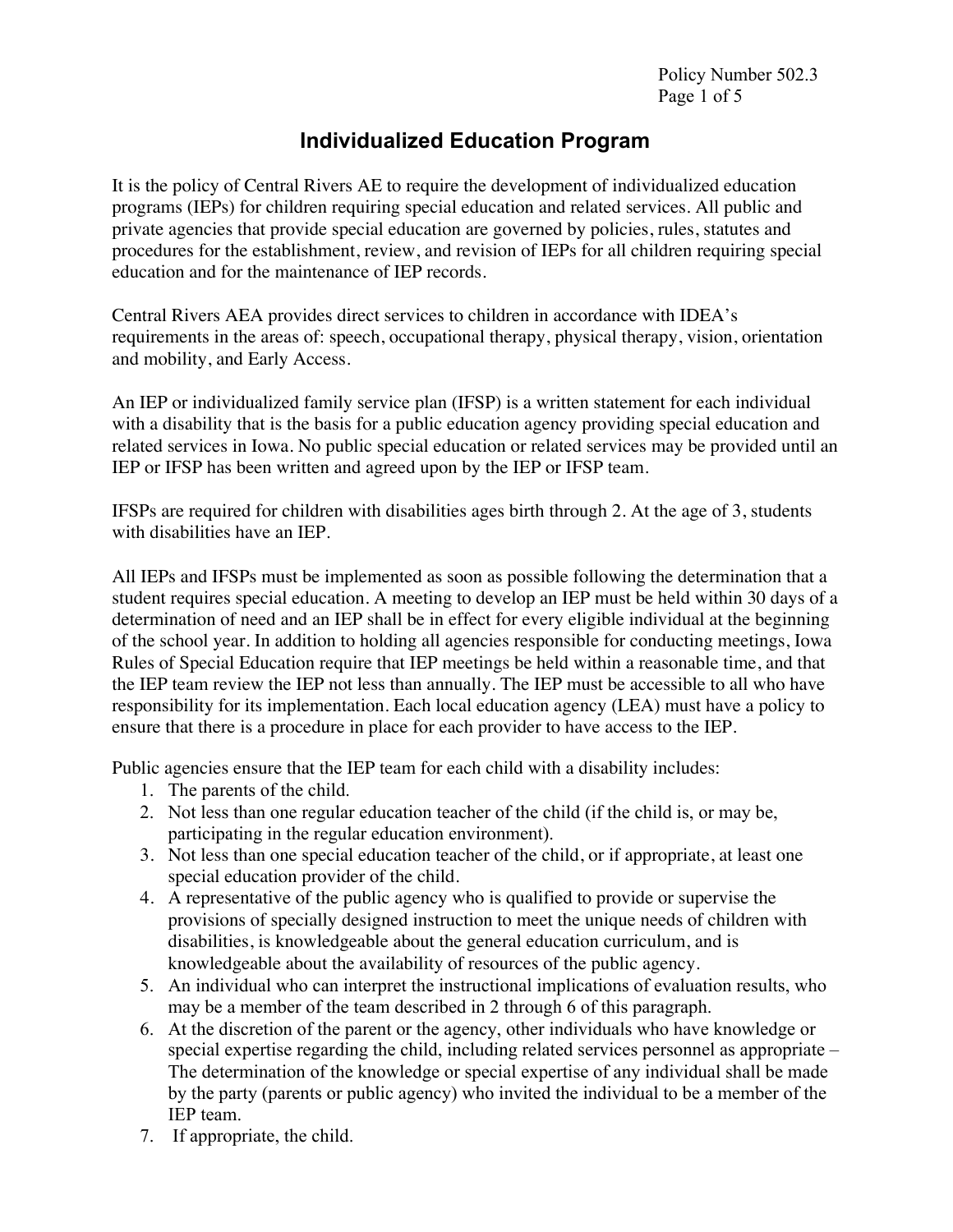Policy Number 502.3 Page 2 of 5

A public agency may designate another public agency member of the IEP team to also serve as the agency representative (IEP team participant #4 above) if they satisfy the criteria specified for that role.

An IEP team member may be excused from attending an IEP meeting if the parents and public agency agree that the individual's attendance is not necessary because that member's curriculum area or related service is not being discussed. This agreement must be in writing.

An IEP team member may be excused from attending an IEP meeting that involves a modification discussion of the member's curriculum area or related service if the parent (in writing) and public agency agree to the excusal and the excused member submits written input prior to the meeting.

The public agency, at the request of the parent, must invite the Part C service coordinator or other representatives of the Part C program to the IEP meeting for a child transitioning from Part C to Part B services.

The public agency shall invite a student with a disability of any age to attend his or her IEP meeting if a purpose of the meeting will be the consideration of the student's transition services. If the student does not attend the IEP meeting, the public agency shall take other steps to ensure that the student's preferences and interests are considered. The public agency also shall invite a representative of any other agency that is likely to be responsible for providing or paying for transition services. If an agency invited to send a representative to a meeting does not do so, the public agency shall take other steps to obtain participation of the other agency in the planning of any transition services. It is the policy of the state of Iowa that consent shall be obtained before sharing personally identifiable information with agencies providing or funding transition services.

Iowa Rules of Special Education require that notification regarding IEP meetings be provided to parents. That notification must contain the purpose (including transition), time and location of the meeting, and who will be in attendance. If parents cannot attend, the Iowa Rules of Special Education describe procedures for documenting attempts to involve the parent. If needed, interpreters shall be provided to increase parent participation. Parents will receive a copy of the IEP. In addition, the State of Iowa and area education agencies (AEAs) disseminate information to increase parent participation, offer training for parents, and provide support personnel to accompany parents to meetings.

Each public agency responsible for special education and related services assures that in the development of the IEP all relevant considerations are made to address the needs of the student with a disability. In developing each child's IEP, the IEP team shall consider the strengths of the child and the concerns of the parents for enhancing the education of their child, the results of the initial or most recent evaluation of the child, the academic, developmental, and functional needs of the child, and as appropriate, the results of the child's performance on any general State or district-wide assessment programs. In conducting a meeting to review, and, if appropriate, revise a child's IEP, the IEP team shall consider all factors described below.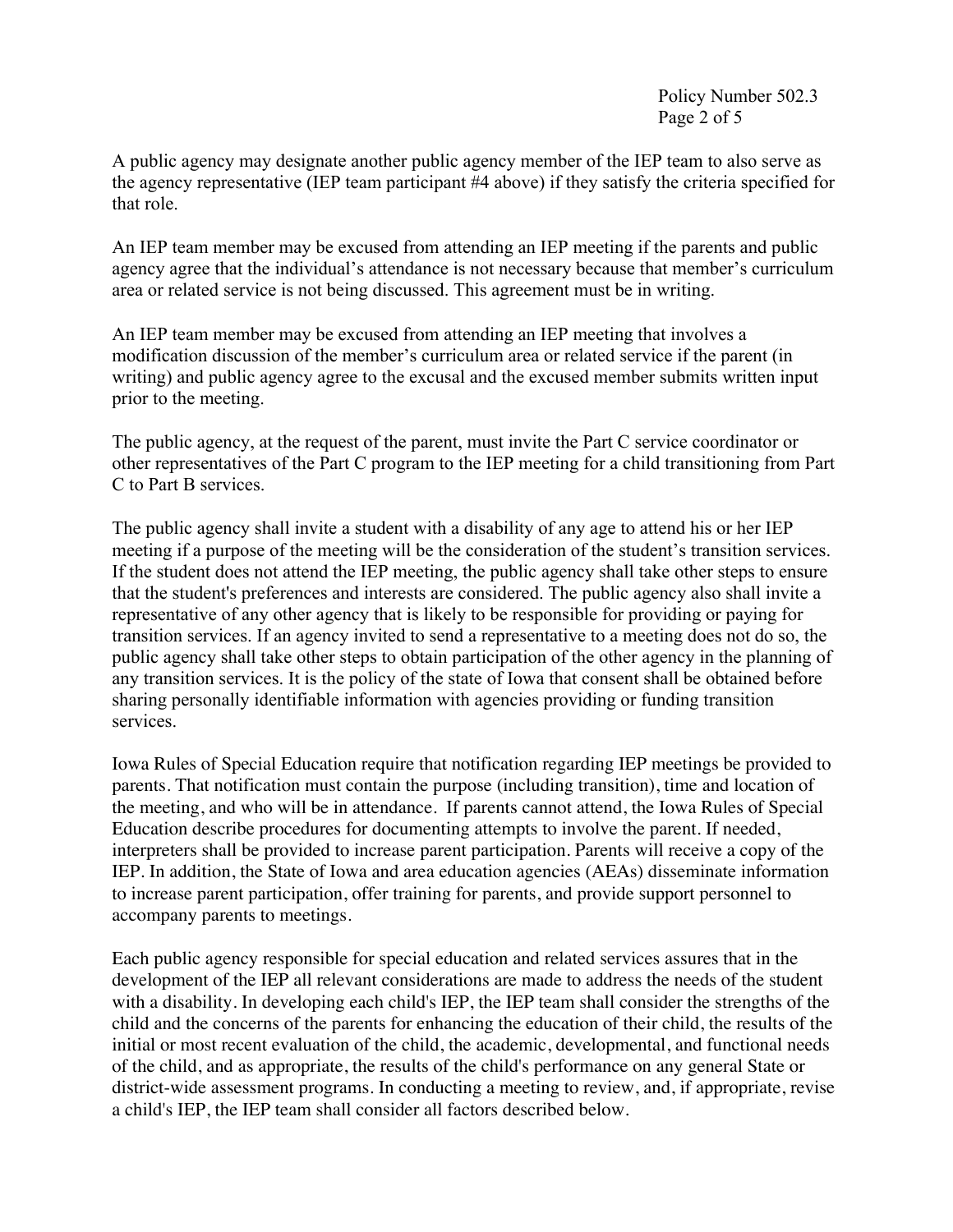- In the case of a child whose behavior impedes his or her learning or that of others, consider, if appropriate, strategies, including positive behavioral interventions, strategies, and supports to address that behavior;
- In the case of a child with limited English proficiency, consider the language needs of the child as those needs relate to the child's IEP;
- Consider the racial and ethnic factors that may be contributing to the needs of the child both prior to and during the determination and development of the IEP;
- In the case of a child who is blind or visually impaired, provide for instruction in Braille reading and writing and the use of Braille unless the IEP team determines, after a functional vision evaluation and an evaluation of the child's reading and writing skills, needs, and appropriate reading and writing media (including an evaluation of the child's future needs for instruction in Braille or the use of Braille), that instruction in Braille or the use of Braille is not appropriate for the child. No child will be denied Braille instruction solely because the child has some vision remaining. The instruction in Braille shall be sufficient to enable the child to communicate effectively and efficiently at a level commensurate with his sighted peers of comparable grade level and intellectual functioning.
- Consider the communication needs of the child, and in the case of a child who is deaf or hard of hearing, consider the child's language and communication needs, opportunities for direct communications with peers and professional personnel in the child's language and communication mode, academic level, and full range of needs, including opportunities for direct instruction in the child's language and communication mode; and
- Consider whether the child requires assistive technology devices and services.

The IEP team shall consider a child's IFSP when developing an appropriate program for a child transferring from the Part C program to the Part B program.

The IEP must contain a statement of the child's academic achievement and functional performance, a statement of measurable annual goals, including academic and functional goals, and a statement of the special education and related services and supplementary aids and services to be provided. These services will be based on peer-reviewed research to the extent practicable. For children with disabilities taking alternate assessments aligned to alternate achievement standards a description of short-term objectives must be included. The IEP must also include an explanation of the extent to which an individual will participate in the general education curriculum and district assessments. Finally, the projected date for the start, frequency, location, duration and monitoring of services must be included in all IEPs.

The IEP must include a statement of any individual appropriate accommodations that are necessary to measure the academic achievement and functional performance of a child on State and district-wide assessments, and if the IEP team determines that the child shall take an alternate assessment, a statement of why the child cannot participate in the regular assessment and why the particular alternate assessment selected is appropriate for the child.

The IEP must include a statement of how the child's progress toward annual goals will be measured and when periodic reports on progress will be provided (such as quarterly or other periodic reports concurrent with regular report cards).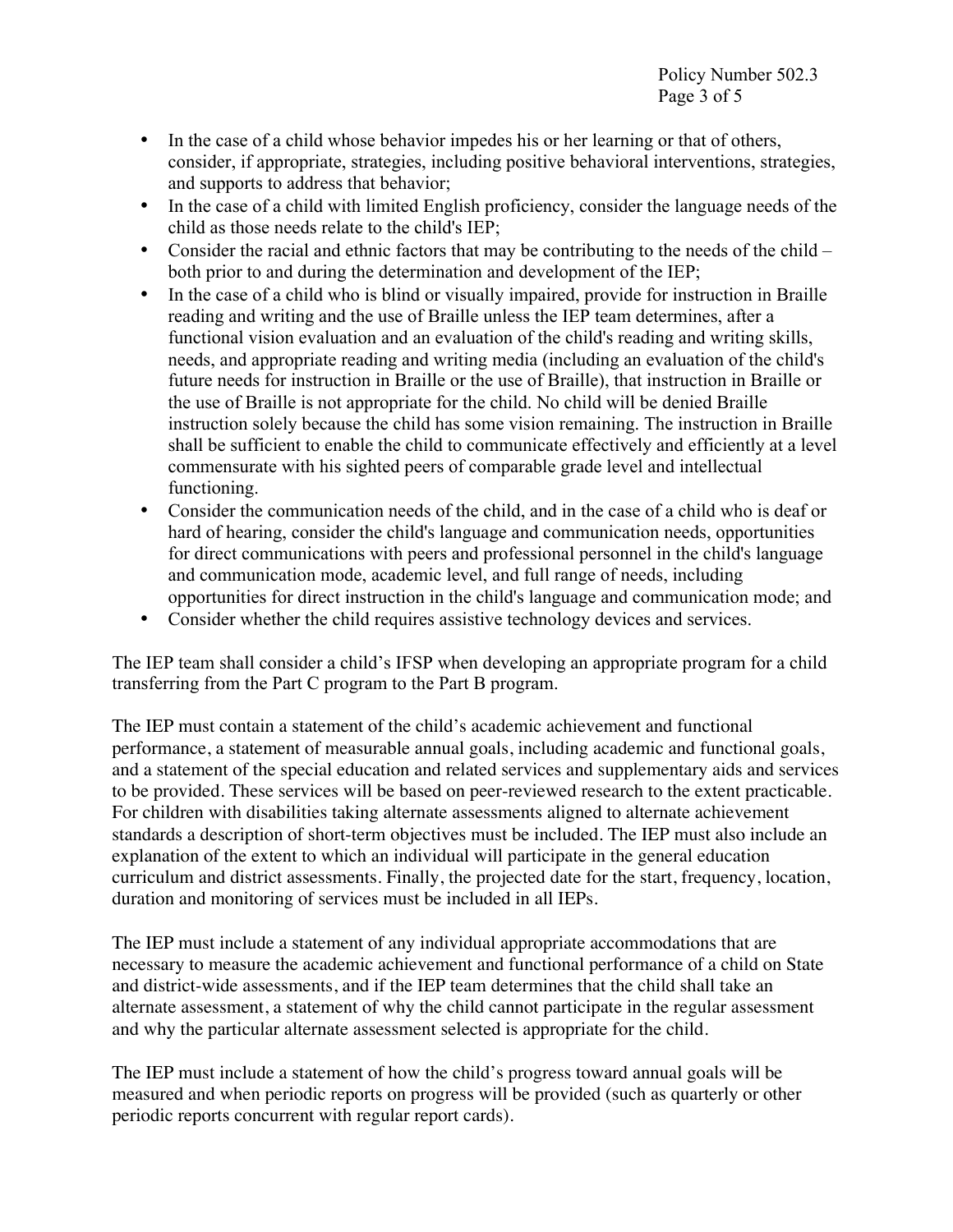Beginning not later than the IEP in effect when the child turns 14 and annually thereafter, the IEP must include a statement of appropriate measurable postsecondary goals based upon age appropriate transition assessments related to training, education, employment, and, where appropriate, independent living skills, and the transition services (including courses of study) needed to assist the child in reaching those goals. The IEP must include a statement that the child has been informed of rights transferring at the age of majority at least one year before rights transfer. Special rules concerning IEPs for students with disabilities convicted as adults and incarcerated are included in the Iowa Rules of Special Education.

If a participating agency fails to provide agreed-upon transition services contained in the IEP of a student with a disability, the public agency responsible for the student's education shall, as soon as possible, initiate a meeting for the purpose of identifying alternative strategies to meet the transition objective and, if necessary, revising the student's IEP.

The State of Iowa provides each public agency with an IEP form that meets all the above requirements. If an agency chooses to use any other form or make changes to the state form, it must be approved by the state. The state also provides guidance to public agencies by providing technical assistance guides regarding IEP development and requirements.

Changes to the IEP, after the annual meeting, can occur without a meeting, if the parents and LEA agree and develop a written document to amend or modify the IEP. Amendments to IEPs can be made by the entire IEP team or by just the parent and LEA (as in  $1414(d)(3)(D)$ ) and that the IEP can be amended, rather than completely redrafted, unless the parent requests a revised copy with the amendments incorporated.

LEAs should encourage the consolidation of reevaluation meetings and other IEP meetings.

Nothing is to be construed to require that IEPs include more than what is explicitly provided for in 20 U.S.C. 1414 as well as the provision in prior law that an IEP team need not include information under a component of an IEP that is already included elsewhere in the IEP.

For children transferring school districts within the same state, the new LEA provide FAPE, including services consistent with the previous district's IEP, in consultation with the parents, until the new LEA either adopts the prior IEP or develops a new IEP.

For children transferring from one State to another, the new LEA provide FAPE, including services consistent with the previous district's IEP, in consultation with the parents, until the new LEA conducts an evaluation, and if needed, develops a new IEP.

For a child who is transferring into a district, the new LEAs must take reasonable steps to promptly obtain the child's records and the 'old' district take reasonable steps to promptly respond to those requests.

The public agency, when it makes a placement in a private school, assures that a representative of the private school facility attends the IEP meeting. If the representative cannot attend, other methods will be used to ensure participation by the private school or facility, such as individual or conference telephone calls. IEPs for individuals in private schools must be revised and reviewed according to the Iowa rules. The Iowa Rules of Special Education specify that responsibility for compliance remains with the public agency.